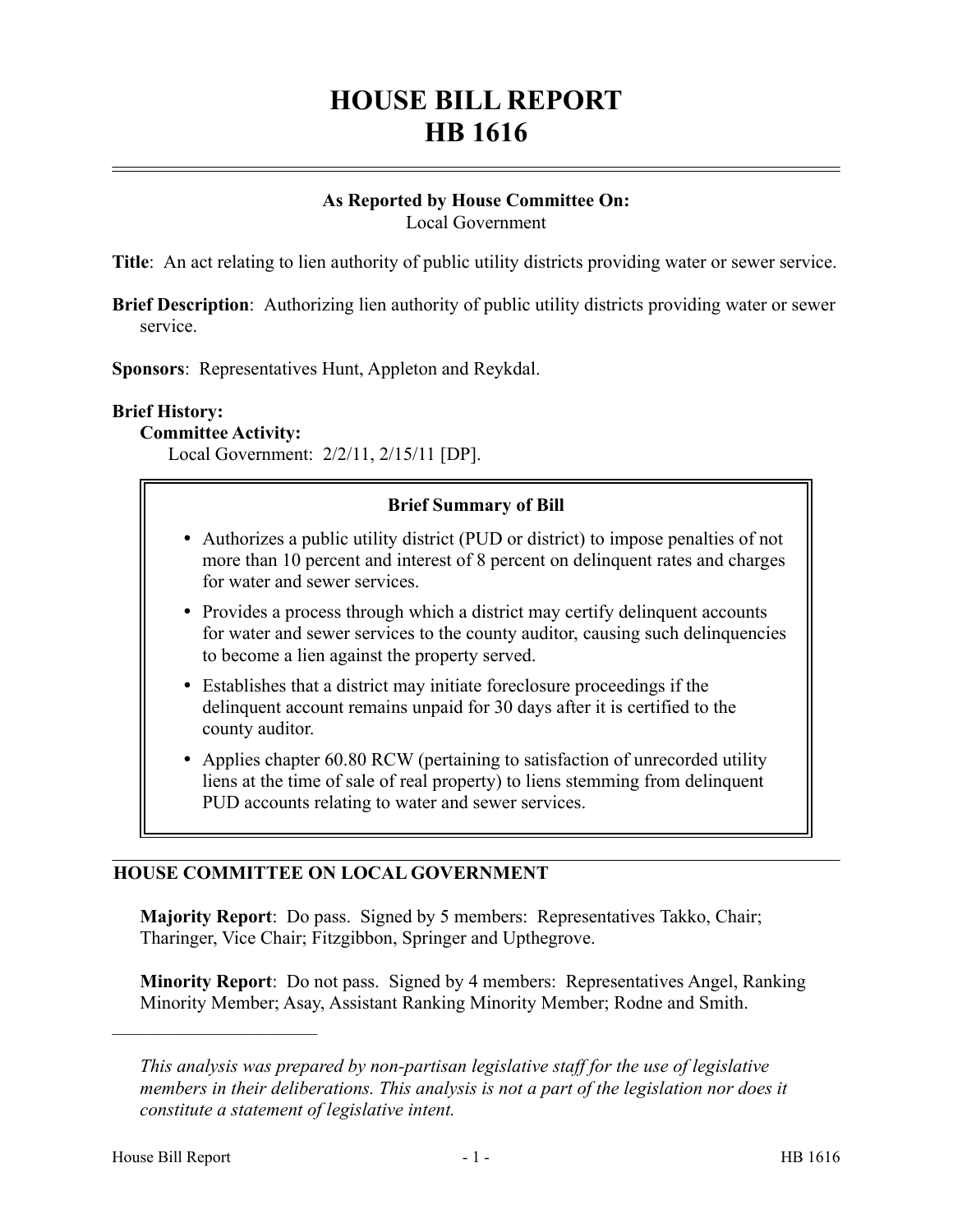**Staff**: Heather Emery (786-7136).

## **Background**:

#### Overview of Public Utility Districts.

A public utility district (PUD or district) is a type of special purpose district authorized for the purpose of generating and distributing electricity, providing water and sewer services, and providing telecommunications services. A PUD may operate on a countywide basis or may encompass a smaller jurisdiction. There are currently 28 operating PUDs in the state, many of which provide a mix of services: 23 provide electrical services; 19 provide water and/or wastewater services; and 13 provide wholesale broadband telecommunications services. Public utility districts are governed by a board of either three or five elected commissioners.

Public utility districts are authorized to impose rates and charges for providing utility service. However, they lack the authority to impose liens or to initiate foreclosure proceedings to collect outstanding debts. Section 1 of this bill is modeled on similar provisions included in Title 57, which governs water-sewer districts.

#### Interest and Penalties.

Many public utilities, including water-sewer districts and cities and towns that operate their own sewer services, are authorized to charge interest on delinquent account balances. State law limits the maximum interest rate, which is published on a monthly basis in the Washington State Register. Specific statutes may further limit the amount of interest a utility may charge.

Additionally, a subset of utilities authorized to charge interest on delinquent account balances is authorized to impose penalties. Those jurisdictions authorized to impose utility-related penalties include counties operating a water or sewer system and water-sewer districts.

#### Liens for Unrecorded Utility Charges.

In 1996 the Legislature adopted Substitute House Bill 2388 (Chapter 43, Laws of 1996; codified as chapter 60.80 RCW), which provides a process by which, at the time of sale of real property, certain public entities may collect unrecorded utility charges pertaining to the following:

- garbage, water, electric light, and electric heating provided under chapter 35.21 RCW;
- sewer service provided under chapter 35.67 RCW;
- water service or on-site sewage disposal for aquifer protection areas provided under chapter 36.36 RCW;
- stormwater control provided under chapter 36.89 RCW;
- water and sewer service provided under chapter 36.94 RCW;
- water and sewer service provided under chapter 57.08 RCW; and
- irrigation service provided under chapter 87.03 RCW.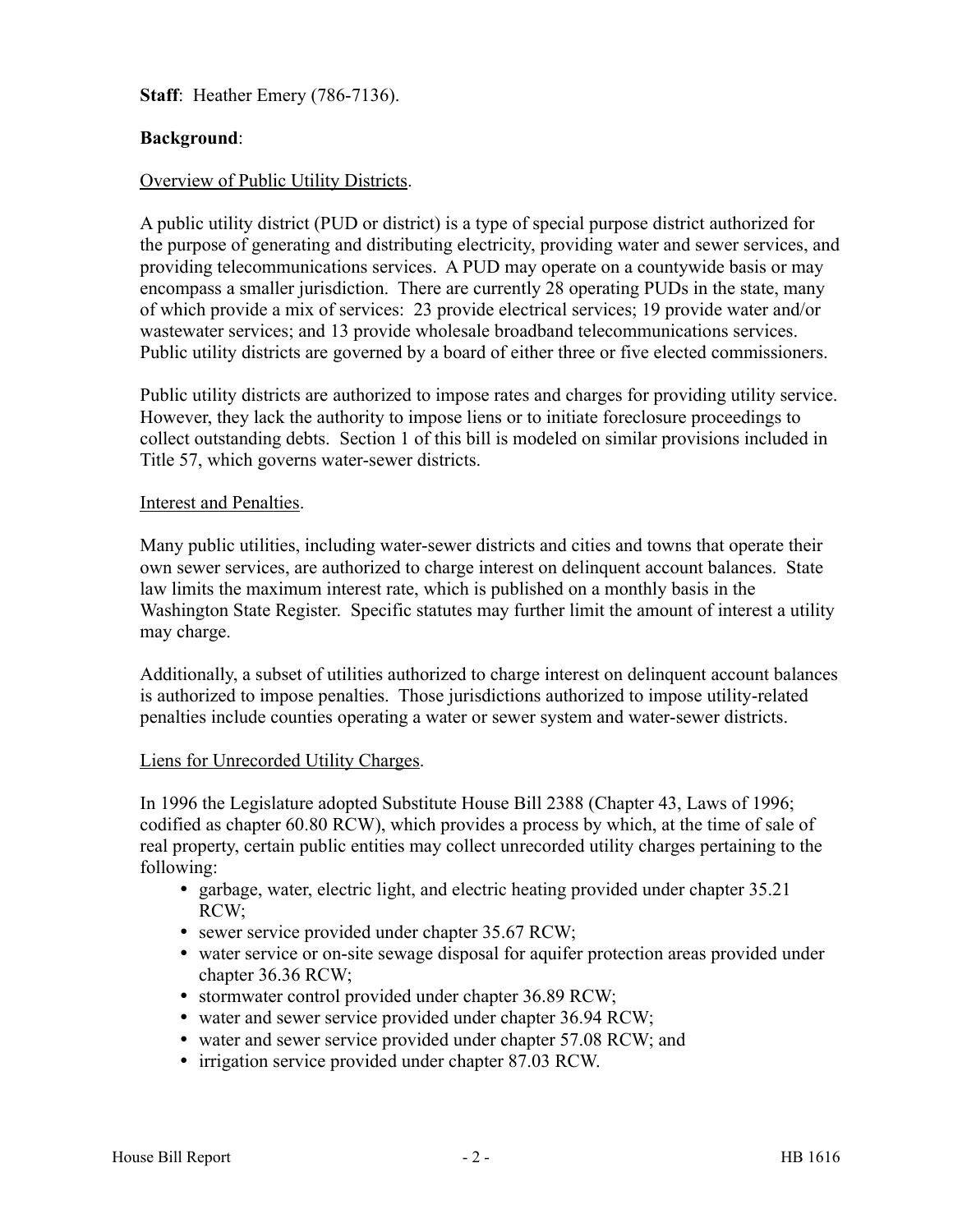The unpaid charges may include all lawful charges assessed by a utility, even if such charges are not evidenced by a utility lien.

At closing, the seller of an interest in real property is responsible for satisfying any utility lien. The closing agent must send a written request for a final billing of utility service for the property to be sold, after which the utility provider must provide a written estimate or actual final billing. If the utility provider fails to respond within a prescribed timeframe, it is prohibited from recovering the charges from the purchaser of the property. The utility retains the right to recover unpaid utility charges from the seller of the property.

Of the unrecorded utility liens subject to satisfaction pursuant to chapter 60.80 RCW, a limited number are also subject to foreclosure. In most instances, the statute providing for foreclosure identifies which statutory scheme the foreclosure process should follow. However, the provision providing for foreclosure of liens associated with water and sewer service provided by water-sewer districts (RCW 57.08.081), which is the statute upon which section 1 of this bill is premised, is silent as to the specific civil process to be followed.

## Foreclosure.

Foreclosure proceedings are governed by different statutes, depending on the basis of the action and the type of security interest at issue. Among the more commonly referenced methods of foreclosure are the following:

- *Mortgage*: A mortgage is a pledge of real property as security for a debt owed to the lender (mortgagee). A mortgage creates a lien on the real property and may be foreclosed only through a judicial proceeding according to detailed requirements set forth in chapter 61.12 RCW.
- *Deed of trust*: A deed of trust resembles a three-party mortgage. The borrower (grantor) grants a deed creating a lien on the real property to a third party (the trustee) who holds the deed in trust as security for an obligation due to the lender (the beneficiary). Deeds of trust may be foreclosed either through a judicial process or a non-judicial trustee's sale process, as set forth in chapter 61.24 RCW.
- *Property tax lien*: Taxes and levies assessed on real property are a lien on the property from January 1 of the year they are assessed until they are paid. A county is authorized to foreclose on the tax lien and proceed to sale pursuant to a detailed process set forth in chapter 84.64 RCW.

## **Summary of Bill**:

A district is authorized to impose penalties of not more than 10 percent and interest of 8 percent on delinquent rates and charges for water and sewer services. District commissioners may elect to adopt a resolution requiring the district to certify delinquencies to the county auditor if such delinquencies remain unpaid for any specified period of time. If the delinquency remains unpaid for 30 days after certification, the district may bring suit in foreclosure by civil action in superior court. However, no liens may be made against

–––––––––––––––––––––––––––––––––